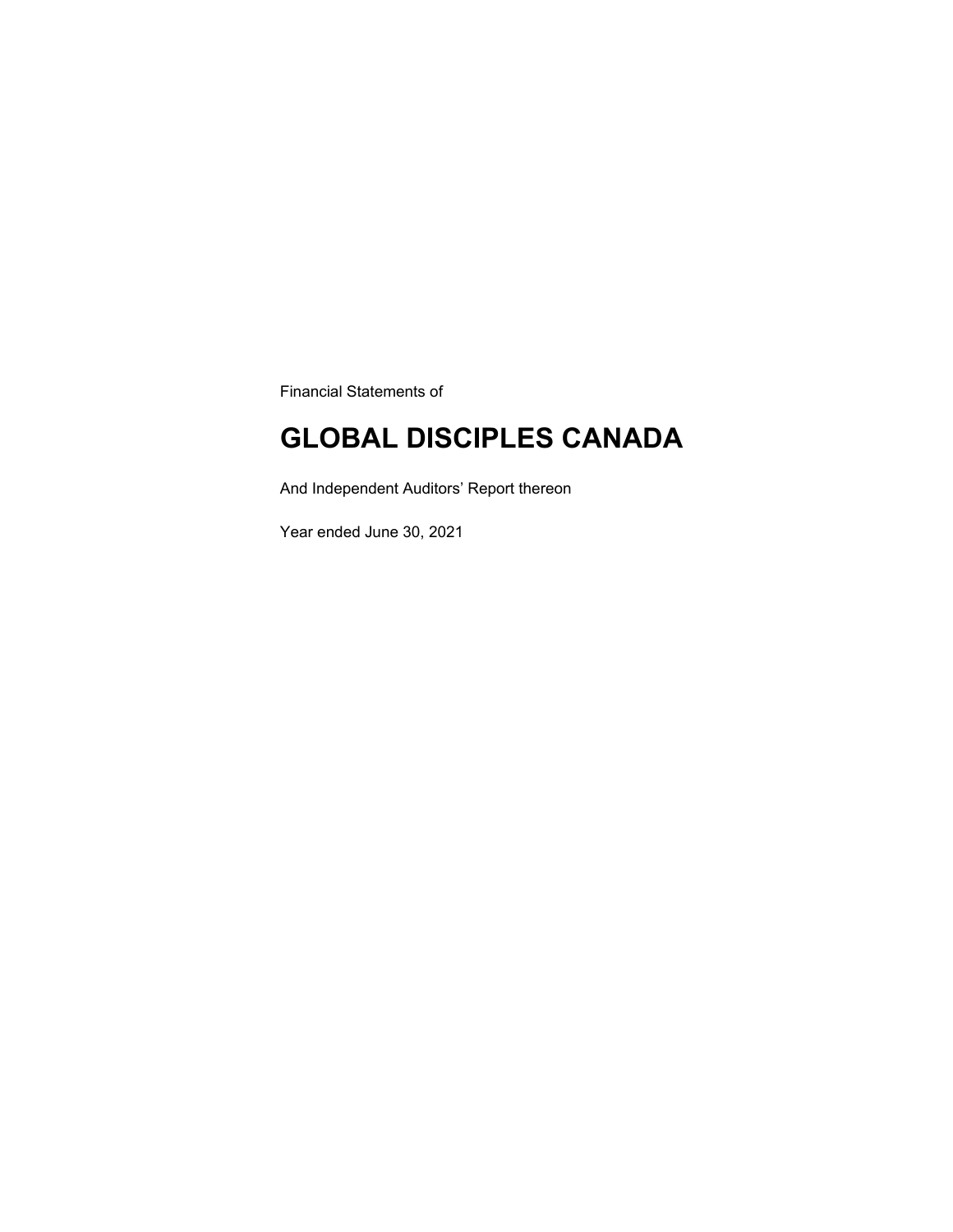

KPMG LLP 32575 Simon Avenue Abbotsford BC V2T 4W6 Canada Telephone (604) 854-2200 Fax (604) 853-2756

### **INDEPENDENT AUDITORS' REPORT**

To the Members of Global Disciples Canada

### *Qualified Opinion*

We have audited the financial statements of Global Disciples Canada (the "Entity"), which comprise:

- the statement of financial position as at June 30, 2021
- the statement of operations and changes in net assets for the year then ended
- the statement of cash flows for the year then ended
- and notes to the financial statements, including a summary of significant accounting policies and other explanatory information

(hereinafter referred to as the "financial statements").

In our opinion, except for the possible effects of the matter described in the *"Basis for Qualified Opinion"* section of our auditors' report, the accompanying financial statements present fairly, in all material respects, the financial position of the Entity as at June 30, 2021 and its results of operations and its cash flows for the year then ended in accordance with Canadian accounting standards for not-for-profit organizations.

### *Basis for Qualified Opinion*

In common with many charitable organizations, the Entity derives revenue from donations, the completeness of which is not susceptible of satisfactory audit verification. Accordingly, our verification of these revenues was limited to the amounts recorded in the records of the Entity. Therefore, we were not able to determine whether any adjustments might be necessary to donation revenues and excess of revenue over expenses reported in the statement of operations and changes in net assets and statement of cash flows for the years ended June 30, 2021 and June 30, 2020, current assets in the statement of financial position as at the June 30, 2021 and June 30, 2020, and net assets reported in the statement of operations and changes in net assets, both at the beginning and end of the year, for the years ending June 30, 2021 and June 30, 2020. Our opinion on the financial statements for the year ended June 30, 2020 was qualified accordingly because of the possible effects of this limitation in scope.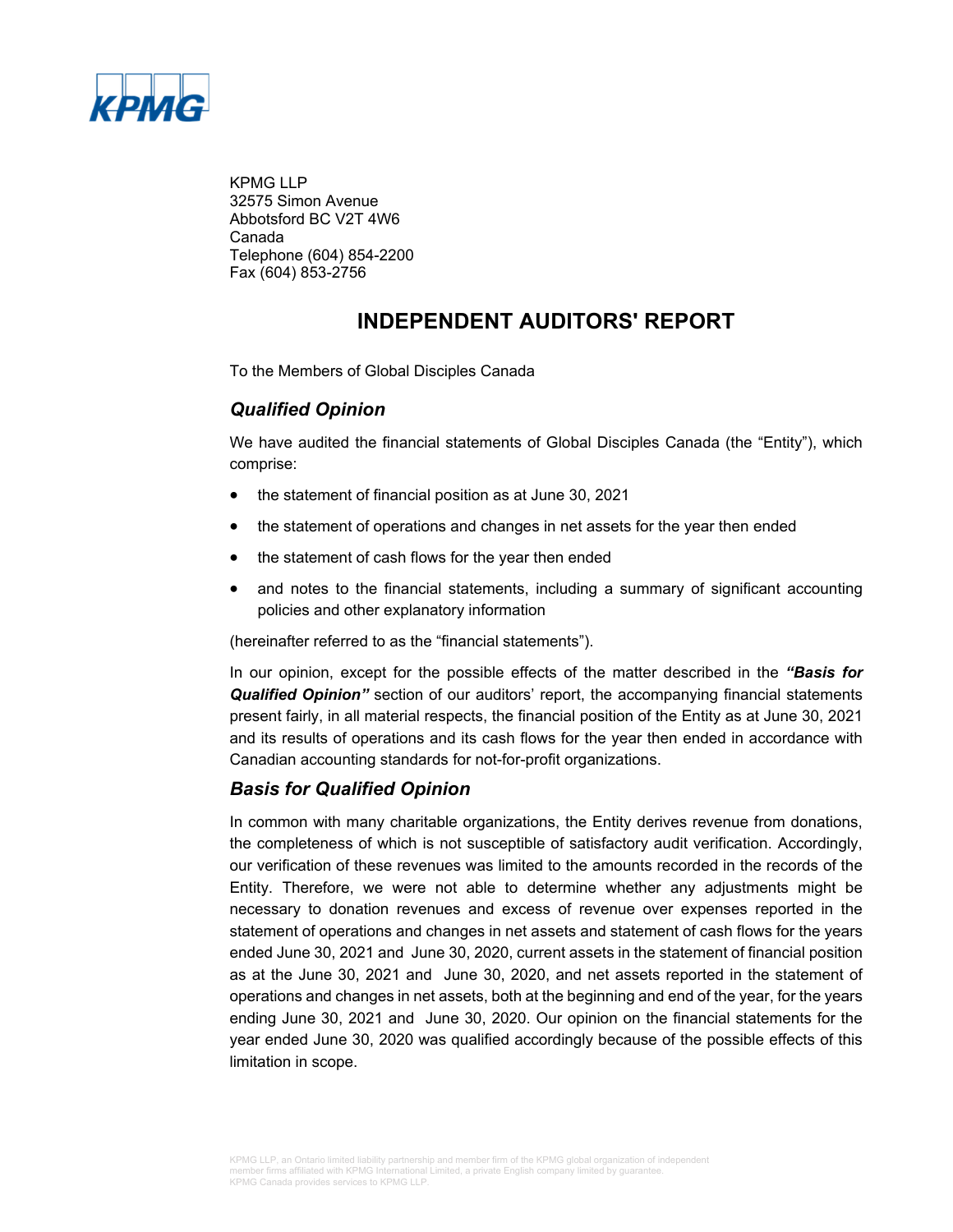

We conducted our audit in accordance with Canadian generally accepted auditing standards. Our responsibilities under those standards are further described in the *"Auditors' Responsibilities for the Audit of the Financial Statements"* section of our auditors' report.

We are independent of the Entity in accordance with the ethical requirements that are relevant to our audit of the financial statements in Canada and we have fulfilled our other ethical responsibilities in accordance with these requirements.

We believe that the audit evidence we have obtained is sufficient and appropriate to provide a basis for our qualified opinion.

### *Responsibilities of Management and Those Charged with Governance for the Financial Statements*

Management is responsible for the preparation and fair presentation of the financial statements in accordance with Canadian accounting standards for not-for-profit organizations, and for such internal control as management determines is necessary to enable the preparation of financial statements that are free from material misstatement, whether due to fraud or error.

In preparing the financial statements, management is responsible for assessing the Entity's ability to continue as a going concern, disclosing as applicable, matters related to going concern and using the going concern basis of accounting unless management either intends to liquidate the Entity or to cease operations, or has no realistic alternative but to do so.

Those charged with governance are responsible for overseeing the Entity's financial reporting process.

### *Auditors' Responsibilities for the Audit of the Financial Statements*

Our objectives are to obtain reasonable assurance about whether the financial statements as a whole are free from material misstatement, whether due to fraud or error, and to issue an auditors' report that includes our opinion.

Reasonable assurance is a high level of assurance, but is not a guarantee that an audit conducted in accordance with Canadian generally accepted auditing standards will always detect a material misstatement when it exists.

Misstatements can arise from fraud or error and are considered material if, individually or in the aggregate, they could reasonably be expected to influence the economic decisions of users taken on the basis of the financial statements.

As part of an audit in accordance with Canadian generally accepted auditing standards, we exercise professional judgment and maintain professional skepticism throughout the audit.

We also:

 Identify and assess the risks of material misstatement of the financial statements, whether due to fraud or error, design and perform audit procedures responsive to those risks, and obtain audit evidence that is sufficient and appropriate to provide a basis for our opinion.

The risk of not detecting a material misstatement resulting from fraud is higher than for one resulting from error, as fraud may involve collusion, forgery, intentional omissions, misrepresentations, or the override of internal control.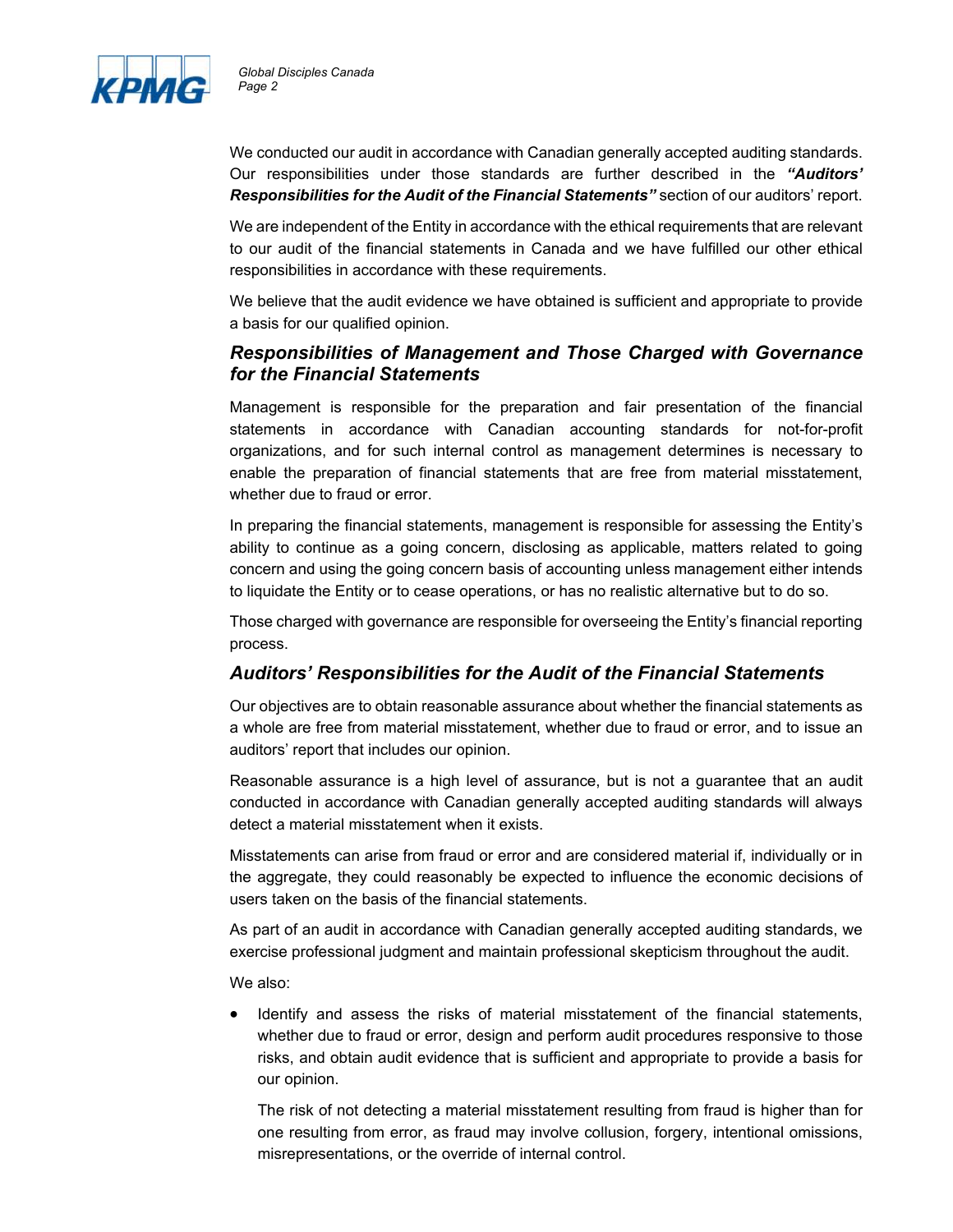

- Obtain an understanding of internal control relevant to the audit in order to design audit procedures that are appropriate in the circumstances, but not for the purpose of expressing an opinion on the effectiveness of the Entity's internal control.
- Evaluate the appropriateness of accounting policies used and the reasonableness of accounting estimates and related disclosures made by management.
- Conclude on the appropriateness of management's use of the going concern basis of accounting and, based on the audit evidence obtained, whether a material uncertainty exists related to events or conditions that may cast significant doubt on the Entity's ability to continue as a going concern. If we conclude that a material uncertainty exists, we are required to draw attention in our auditors' report to the related disclosures in the financial statements or, if such disclosures are inadequate, to modify our opinion. Our conclusions are based on the audit evidence obtained up to the date of our auditors' report. However, future events or conditions may cause the Entity to cease to continue as a going concern.
- Evaluate the overall presentation, structure and content of the financial statements, including the disclosures, and whether the financial statements represent the underlying transactions and events in a manner that achieves fair presentation.
- Communicate with those charged with governance regarding, among other matters, the planned scope and timing of the audit and significant audit findings, including any significant deficiencies in internal control that we identify during our audit.

 $k$ *PMG*  $44$ 

Chartered Professional Accountants

Abbotsford, Canada October 28, 2021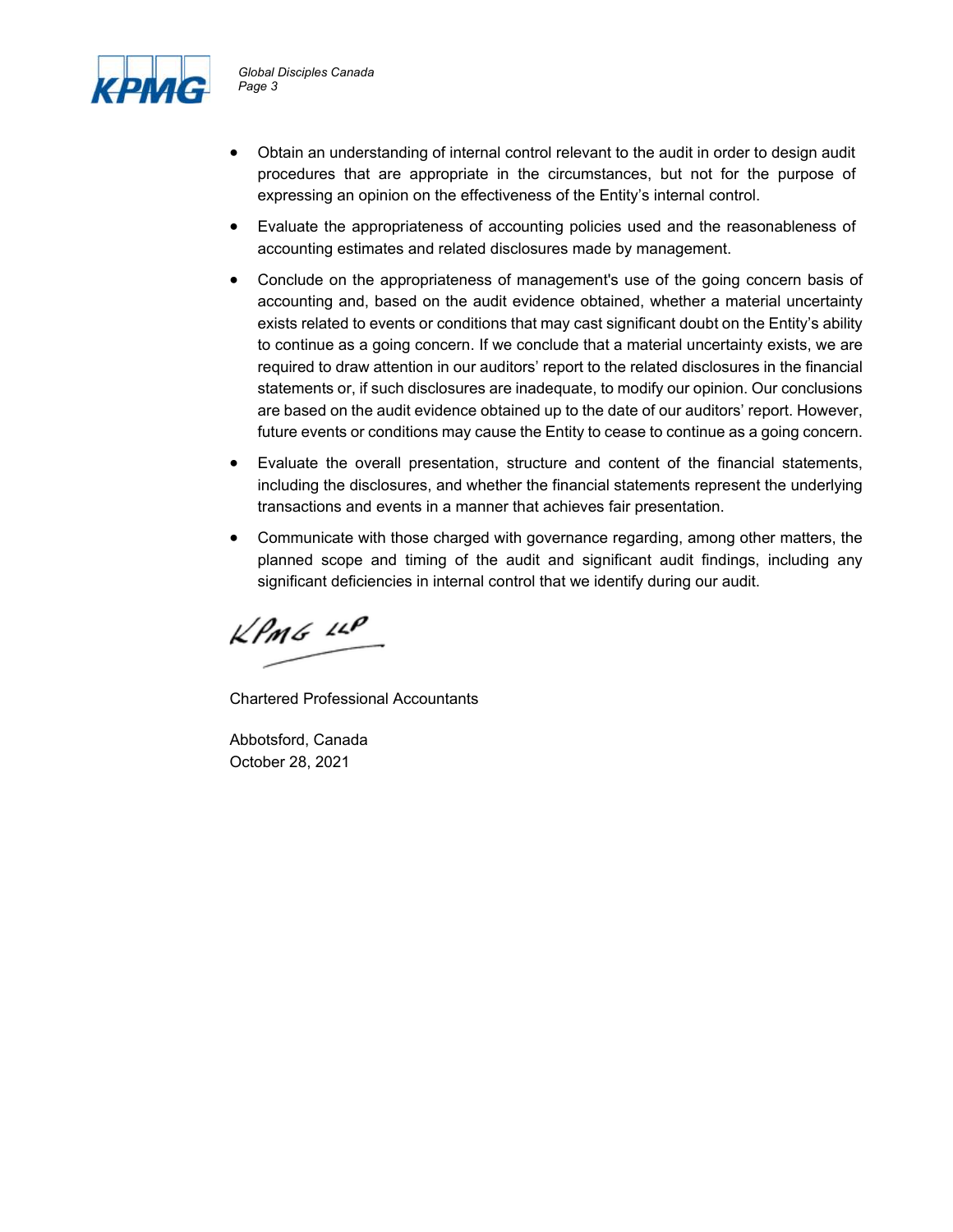Statement of Financial Position

June 30, 2021, with comparative information for 2020

|                                          | 2021          | 2020          |
|------------------------------------------|---------------|---------------|
| <b>Assets</b>                            |               |               |
| Current assets:                          |               |               |
| Cash                                     | \$<br>203,950 | \$<br>107,272 |
| Accounts receivable                      | 1,780         | 6,663         |
| Government remittances recoverable       |               | 912           |
|                                          | 205,730       | 114,847       |
| Tangible capital assets (note 3)         | 50,973        |               |
|                                          | \$<br>256,703 | \$<br>114,847 |
| <b>Liabilities and Net Assets</b>        |               |               |
| <b>Current liabilities:</b>              |               |               |
| Accounts payable and accrued liabilities | \$<br>9,663   | \$<br>6,000   |
| Deferred revenue (note 4)                | 87,621        | 41,159        |
|                                          | 97,284        | 47,159        |
| Net assets                               | 159,419       | 67,688        |
|                                          | \$<br>256,703 | \$<br>114,847 |

See accompanying notes to financial statements.

Approved on behalf of the Board:

Onne Symboliard Director Raur Rogie

1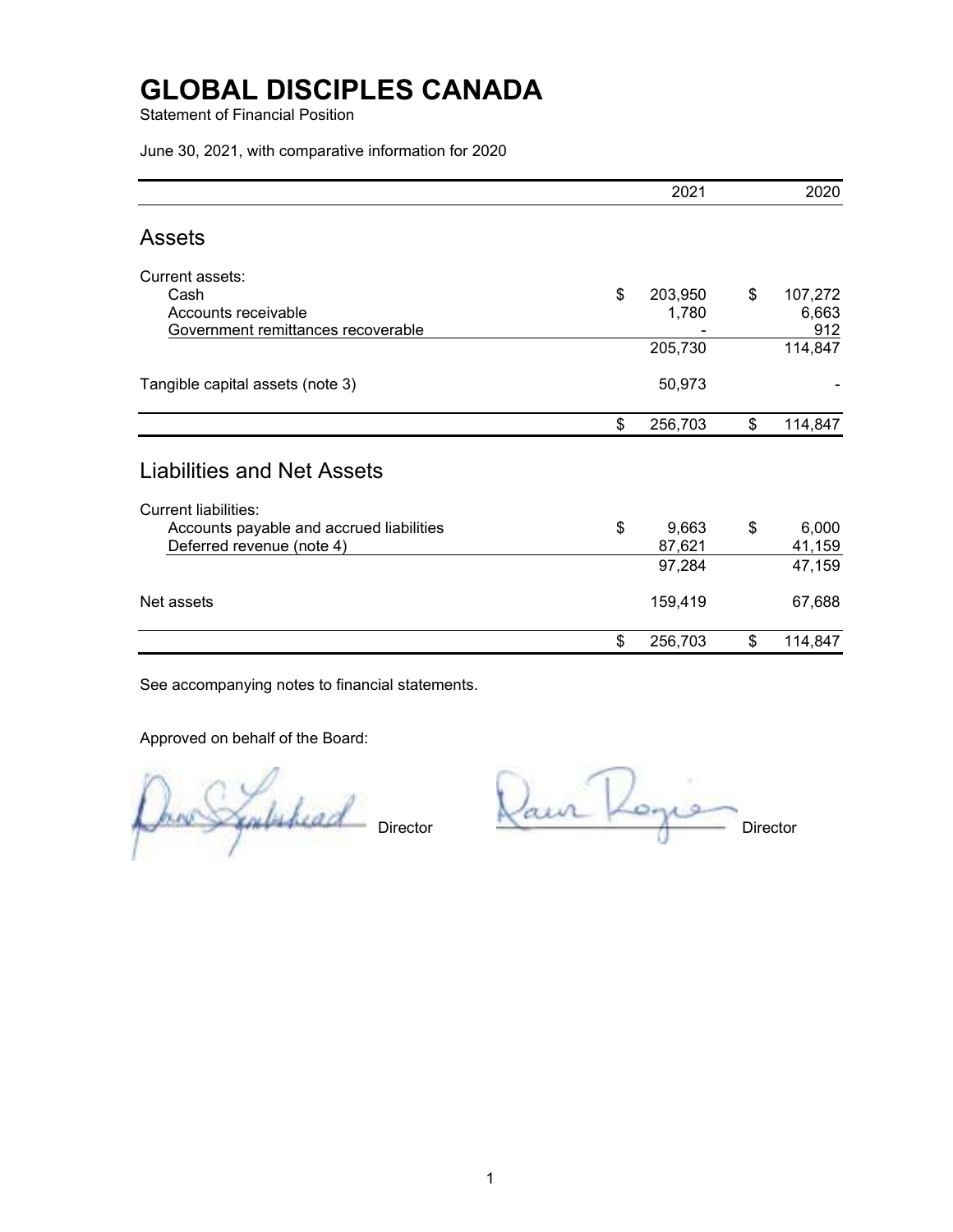Statement of Operations and Changes in Net Assets

Year ended June 30, 2021, with comparative information for 2020

|                                        | 2021          | 2020          |
|----------------------------------------|---------------|---------------|
| Revenue:                               |               |               |
| Donations - Canadian                   | \$<br>513,369 | \$<br>255,880 |
| Donations - U.S.                       | 63,466        | 86,466        |
| Other (note 5)                         | 60,354        | 18,657        |
|                                        | 637,189       | 361,003       |
| Expenses:                              |               |               |
| Joint Ministry Agreement contributions | 258,460       | 75,000        |
| Salaries and benefits                  | 242,457       | 168,361       |
| Professional fees                      | 16,496        | 40,999        |
| Office                                 | 7,315         | 8,147         |
| Software fees                          | 5,576         | 2,120         |
| Fundraising                            | 5,532         | 1,505         |
| Advertising and promotion              | 5,270         | 309           |
| Bank charges and interest              | 3,989         | 3,057         |
| Telephone                              | 1,760         | 280           |
| Memberships                            | 1,360         | 229           |
| Meeting expenses                       | 545           |               |
| Honorariums and gifts                  | 424           | 578           |
| Board expenses                         | 231           | 497           |
| Travel (recovery)                      | (1,013)       | 26,126        |
| Exchange (gain) loss                   | (2,944)       | 439           |
|                                        | 545,458       | 327,647       |
| Excess of revenue over expenses        | 91,731        | 33,356        |
| Net assets, beginning of year          | 67,688        | 34,332        |
| Net assets, end of year                | \$<br>159,419 | \$<br>67,688  |

See accompanying notes to financial statements.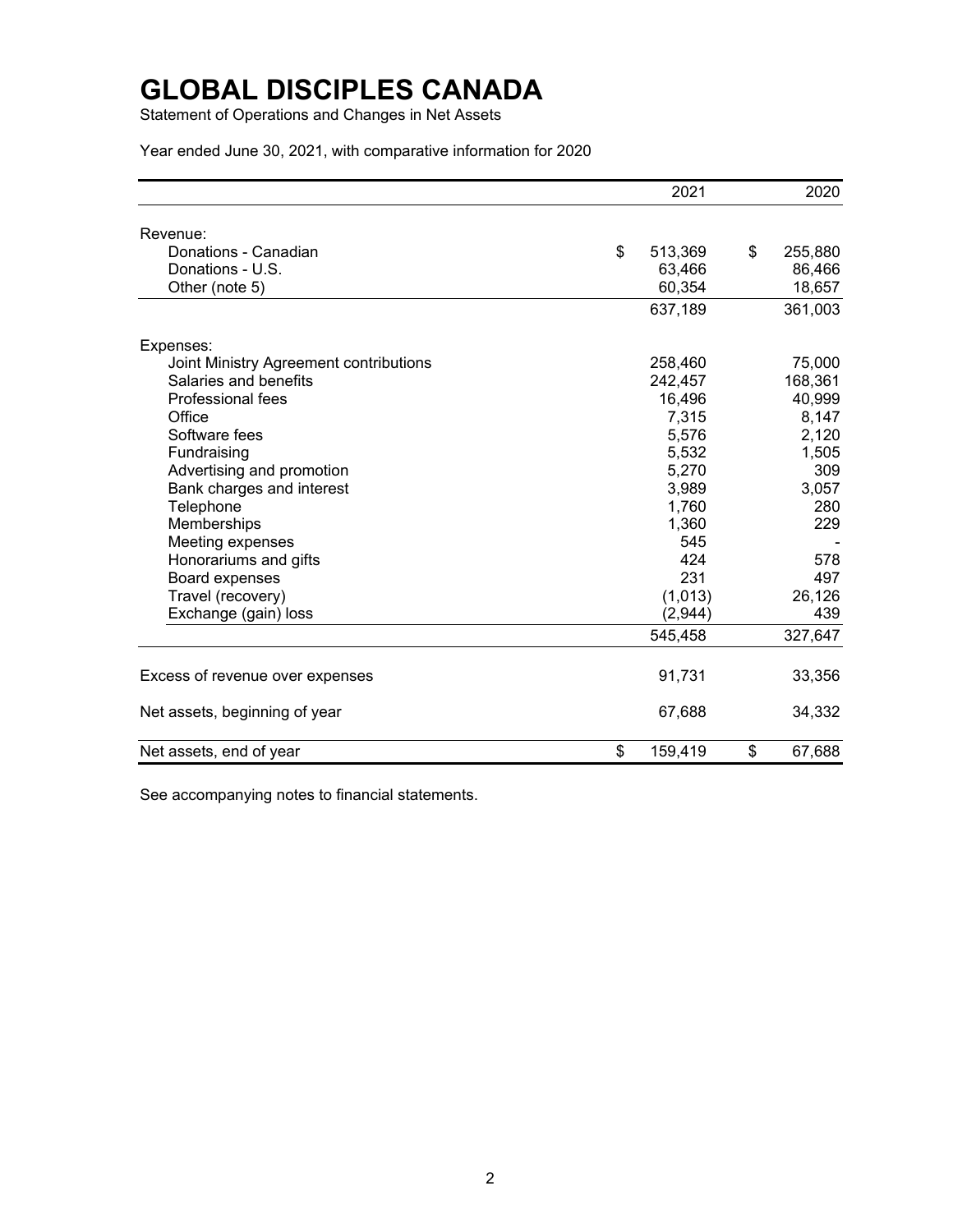Statement of Cash Flows

Year ended June 30, 2021, with comparative information for 2020

|                                                | 2021          | 2020          |
|------------------------------------------------|---------------|---------------|
| Cash provided by (used in):                    |               |               |
| Operations:                                    |               |               |
| Excess of revenue over expenses                | \$<br>91,731  | \$<br>33,356  |
| Item not involving cash:                       |               |               |
| Amortization of tangible capital assets        | 216           |               |
|                                                | 91,947        | 33,356        |
| Changes in non-cash operating working capital: |               |               |
| Accounts receivable                            | 4,883         | 24,587        |
| Government remittances recoverable             | 912           | (44)          |
| Prepaid expenses and deposits                  |               | 2,050         |
| Accounts payable and accrued liabilities       | 3,663         |               |
| Deferred revenue                               | 46,462        | 2,784         |
|                                                | 147,867       | 62,733        |
| Investing:                                     |               |               |
| Purchase of tangible capital assets            | (51,189)      |               |
| Increase in cash                               | 96,678        | 62,733        |
| Cash, beginning of year                        | 107,272       | 44,539        |
| Cash, end of year                              | \$<br>203,950 | \$<br>107,272 |

See accompanying notes to financial statements.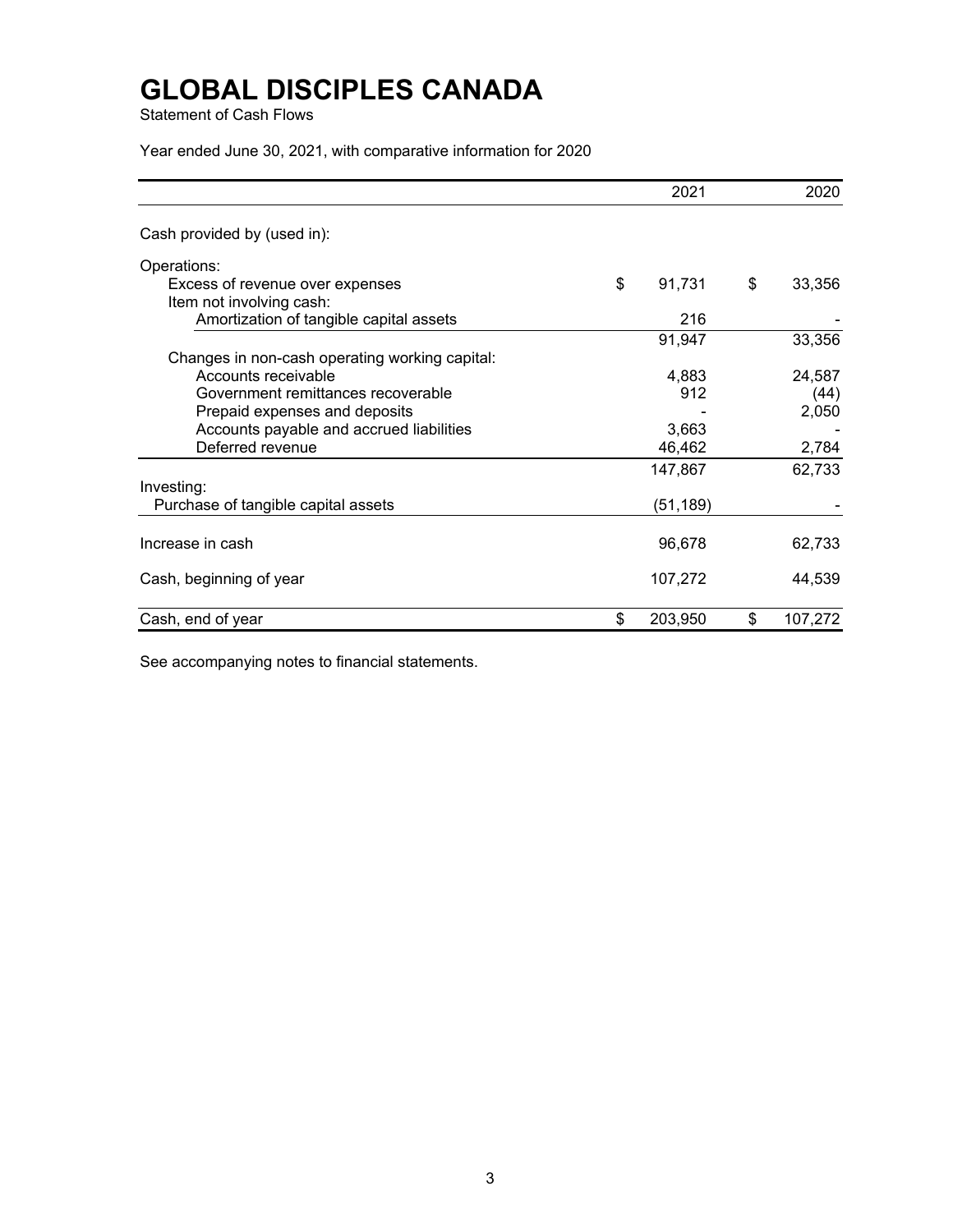Notes to Financial Statements

Year ended June 30, 2021

#### **1. Nature of operations:**

Global Disciples Canada (the "Entity") exists to preach and advance the teachings of the Christian faith and the religious tenets, doctrines and observances by providing consultation, instructional material, curriculum development and best practices and to propagate the Christian faith by training Christian disciples and sending them on ministry/outreach projects.

The Entity is incorporated under the Canada Not-for-Profit Corporations Act and is classified as a tax exempt not-for-profit organization and as a charity under the Income Tax Act (Canada) and, accordingly, is not subject to income taxes.

On March 11, 2020, the COVID-19 outbreak was declared a pandemic by the World Health Organization. This has resulted in governments worldwide, including the Canadian Federal and Provincial governments, enacting emergency measures to combat the spread of the virus. The current economic climate may have a direct impact on the Entity's operating results and financial position in the future. The situation is dynamic and the ultimate duration and magnitude of the impact on the economy and the financial effect on the operations is not known at this time.

### **2. Significant accounting policies:**

These financial statements have been prepared in accordance with Canadian accounting standards for not-for-profit organizations and include the following significant accounting policies:

(a) Revenue recognition:

The Entity follows the deferral method of accounting for contributions, which includes donations.

Unrestricted contributions are recognized as revenue when received or receivable if the amount to be received can be reasonably estimated and collection is reasonably assured. Contributions originating in foreign currencies are translated to Canadian dollars at the exchange rate in effect at the date of the transaction.

Externally restricted contributions are recognized as revenue in the year in which the related expenses are recognized. Contributions restricted for the purchase of tangible capital assets are deferred and amortized into revenue on a basis and rate corresponding with the amortization expense for the related tangible capital assets.

Gifts-in-kind are valued at their estimated fair value at the time the contribution is made when a fair value can be determined and the Entity would otherwise have purchased the items.

(b) Contributed services:

Volunteers contribute an undetermined number of hours per year to assist the Entity in the delivery of program and services. Due to the difficulty in determining the fair value of volunteer hours, contributed services are not recognized in the financial statements.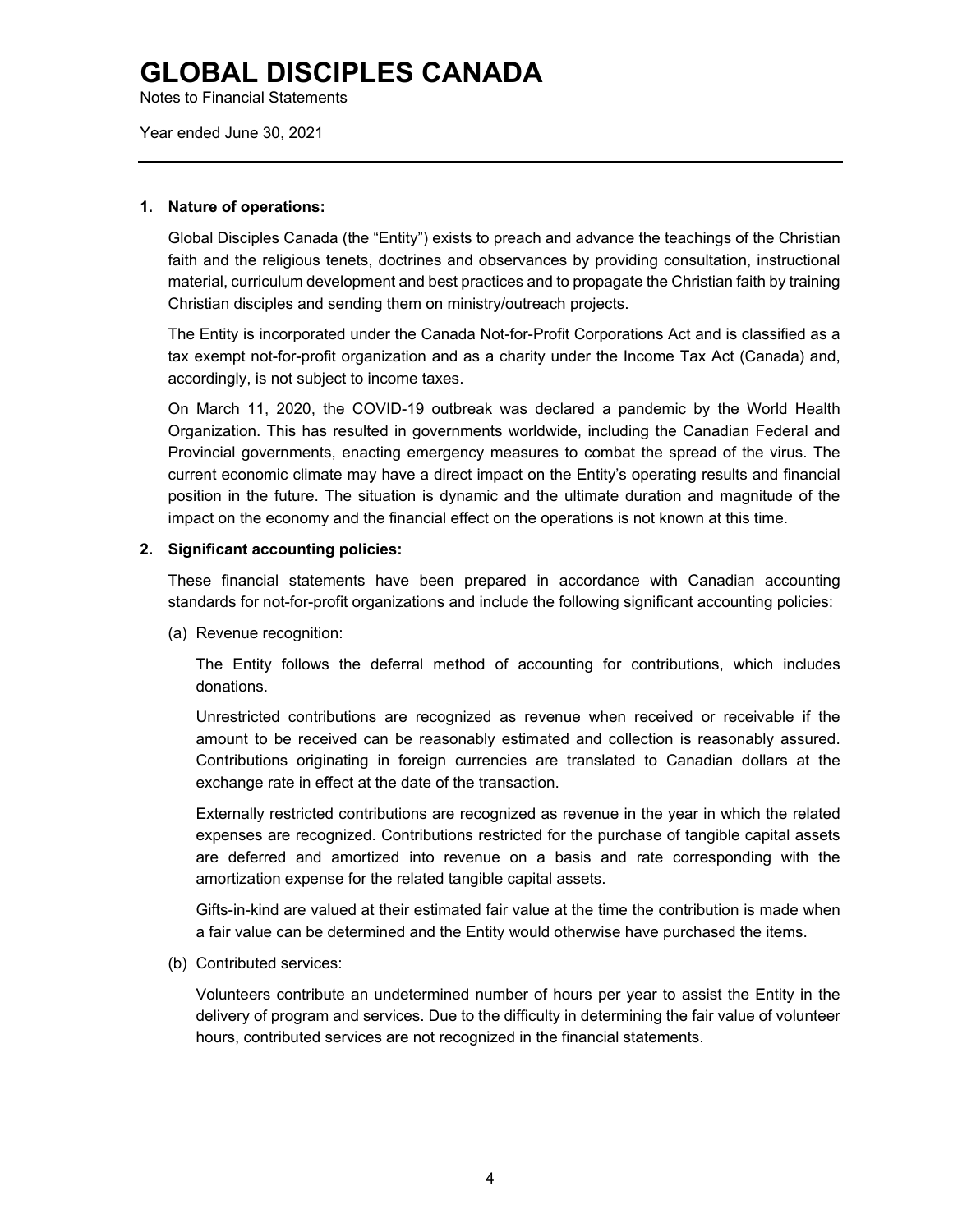Notes to Financial Statements

#### **2. Significant accounting policies (continued):**

(c) Tangible capital assets:

Tangible capital assets are stated at cost, less accumulated amortization. Amortization is provided over the useful life of the asset using the straight-line method at the following rates:

| Asset                         | Rate    |
|-------------------------------|---------|
| <b>Furniture and fixtures</b> | 5 years |
| Computer and office equipment | 3 years |
| Computer software and website | 3 vears |

Repairs and maintenance costs are charged to expense. Betterments which extend the estimated life of an asset are capitalized. Tangible capital assets are reviewed for impairment whenever events or changes in circumstances indicate that the asset no longer has or has reduced long term service potential to the Entity. If such conditions exist, an impairment loss is measured at the amount by which the carrying amount of the asset exceeds its fair value or replacement cost.

#### (d) Financial instruments:

Financial instruments are recorded at fair value on initial recognition. Freestanding derivative instruments that are not in a qualifying hedging relationship and equity instruments that are quoted in an active market are subsequently measured at fair value. All other financial instruments are subsequently recorded at cost or amortized cost unless management has elected to carry the instruments at fair value. The Entity has not elected to carry any such financial instruments at fair value.

Transaction costs incurred on the acquisition of financial instruments measured subsequently at fair value are expensed as incurred. All other financial instruments are adjusted by transaction costs incurred on acquisition and financing costs, which are amortized using the straight-line method.

Financial assets carried at cost or amortized cost are assessed for impairment on an annual basis at the end of the fiscal year if there are indicators of impairment. If there is an indicator of impairment, the Entity determines if there is a significant adverse change in the expected amount or timing of future cash flows from the financial asset. If there is a significant adverse change in the expected cash flows, the carrying value of the financial asset is reduced to the highest of the present value of the expected cash flows, the amount that could be realized from selling the financial asset or the amount the Entity expects to realize by exercising its right to any collateral. If events and circumstances reverse in a future year, an impairment loss will be reversed to the extent of the improvement, not exceeding the initial carrying value.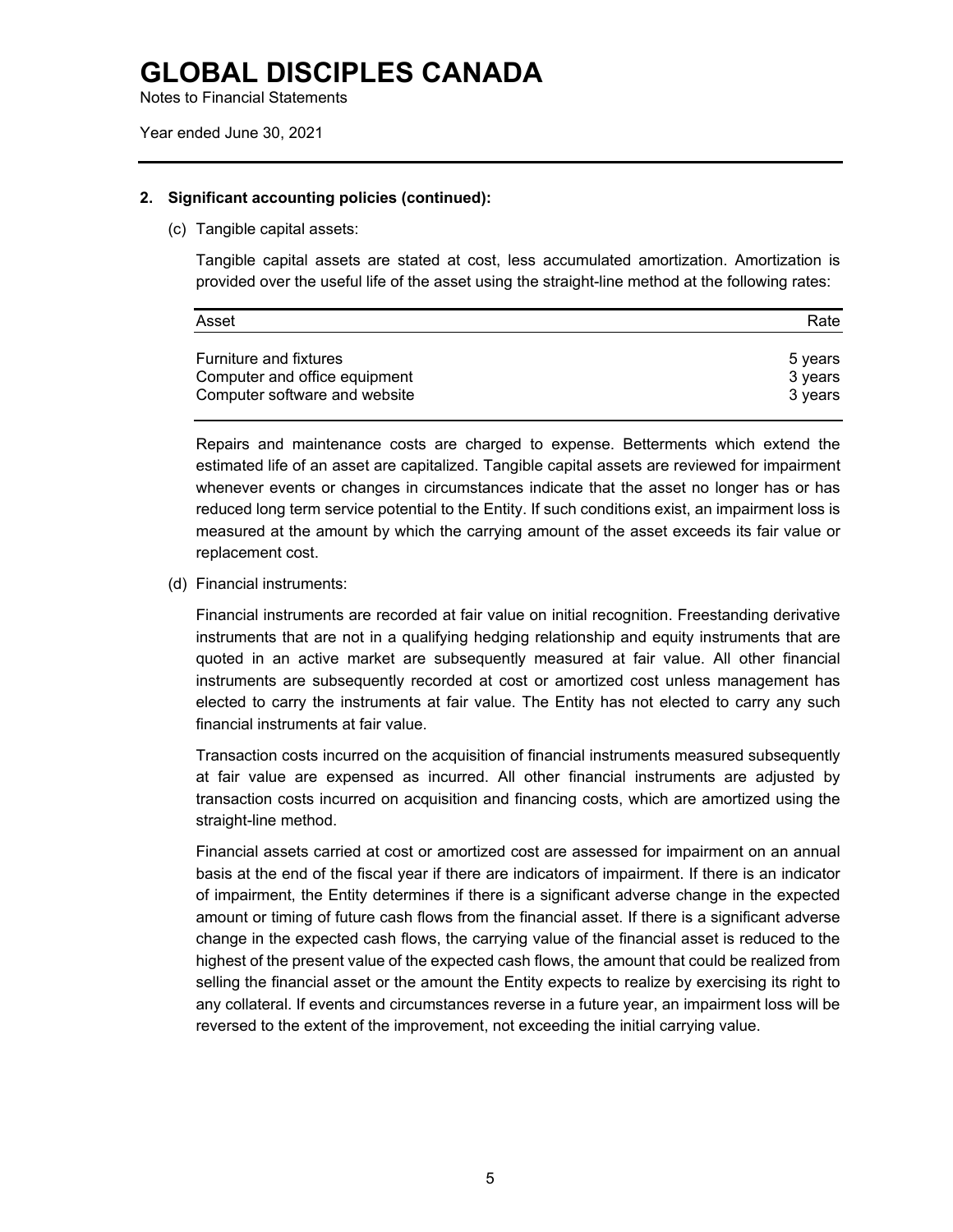Notes to Financial Statements

Year ended June 30, 2021

### **2. Significant accounting policies (continued):**

(e) Use of estimates:

The preparation of the financial statements requires management to make estimates and assumptions that affect the reported amounts of assets and liabilities and disclosure of contingent assets and liabilities at the date of the financial statements and the reported amounts of revenue and expenses during the year. Actual results could differ from those estimates.

(f) Foreign currency transactions:

Monetary assets and liabilities denominated in a foreign currency are translated at the exchange rates in effect at the year end date. Revenue and expenses originating in foreign currencies are translated at rates in effect at the date of the transaction. Exchange gains and losses are included in the statement of operations.

#### **3. Tangible capital assets:**

|                                                                |   | Cost            | Accumulated<br>amortization |     |   | 2021<br>Net book<br>value |    | 2020<br>Net book<br>value |
|----------------------------------------------------------------|---|-----------------|-----------------------------|-----|---|---------------------------|----|---------------------------|
| Computer and office equipment<br>Computer software and website | S | 2,600<br>48,589 | S                           | 216 | S | 2,384<br>48,589           | \$ |                           |
|                                                                |   | 51.189          | \$                          | 216 | S | 50.973                    | S  |                           |

### **4. Deferred revenue:**

|                                            | Balance,<br>beginning of<br>vear |    | Amounts<br>received |   | Amounts<br>recognized<br>as revenue |   | Balance,<br>end of<br>year |  |
|--------------------------------------------|----------------------------------|----|---------------------|---|-------------------------------------|---|----------------------------|--|
| Director travel expenses<br>Training costs | 14,871<br>26,288                 | \$ | 258,194             | S | (14, 871)<br>(196, 861)             | S | 87,621                     |  |
|                                            | 41.159                           | S  | 258,194             |   | (211, 732)                          |   | 87,621                     |  |